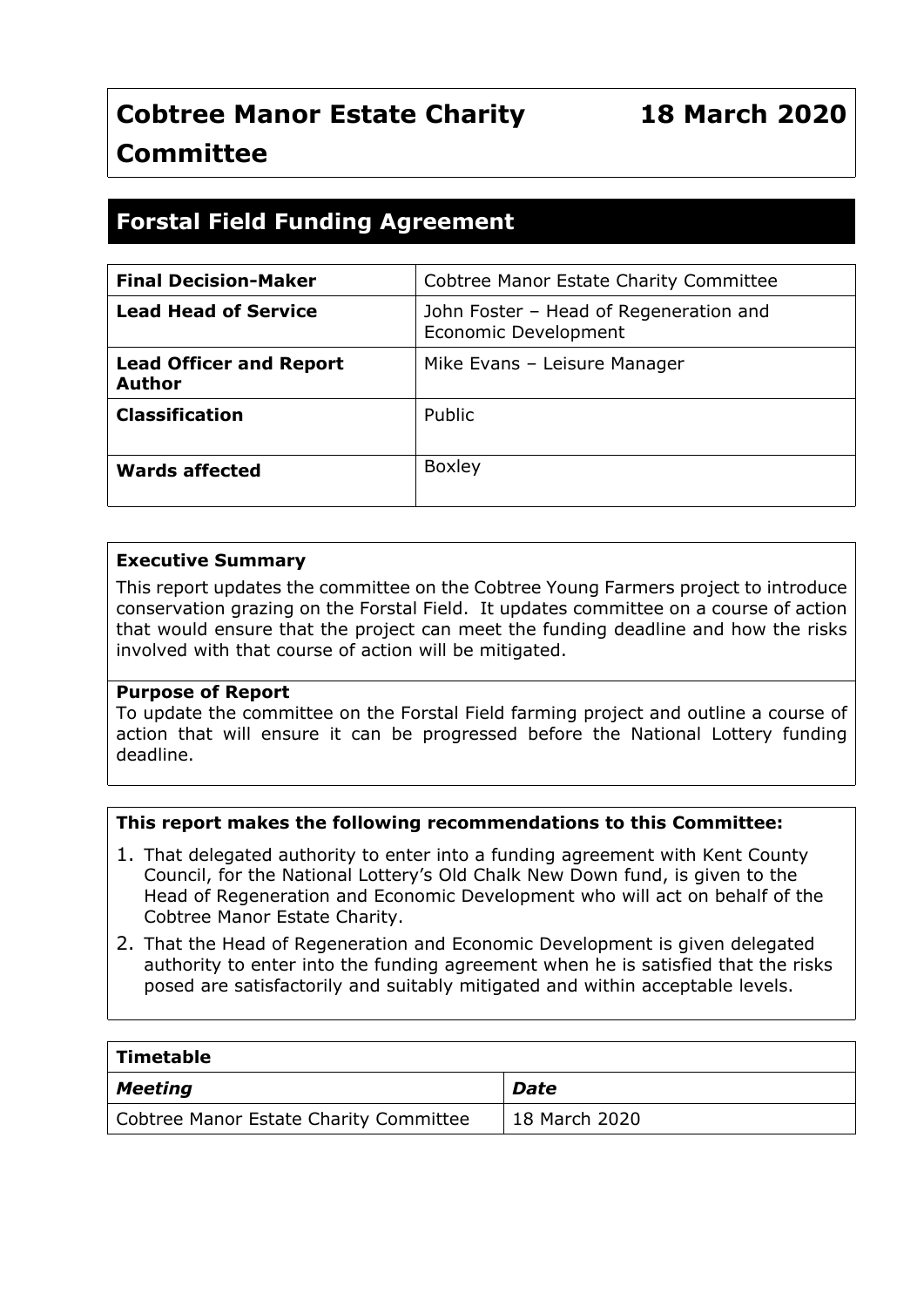# **Forstal Field Funding Agreement**

# **1. CROSS-CUTTING ISSUES AND IMPLICATIONS**

| <b>Issue</b>                                        | <b>Implications</b>                                                                                                                                                                                                                                                                               | Sign-off                                             |
|-----------------------------------------------------|---------------------------------------------------------------------------------------------------------------------------------------------------------------------------------------------------------------------------------------------------------------------------------------------------|------------------------------------------------------|
| <b>Impact on</b><br>Corporate<br><b>Priorities</b>  | The work of the charity links directly to its<br>charitable objectives and the corporate<br>priorities for the council.                                                                                                                                                                           | Leisure Manager                                      |
| <b>Cross</b><br><b>Cutting</b><br><b>Objectives</b> | The work of the charity links directly to its<br>charitable objectives and the cross-cutting<br>objectives of the council.                                                                                                                                                                        | Leisure Manager                                      |
| <b>Risk</b><br><b>Management</b>                    | Risks associated with this recommendation<br>are covered at paragraphs 4.2, 4.3 and<br>5.2.                                                                                                                                                                                                       | Leisure Manager                                      |
| <b>Financial</b>                                    | Direct costs of the initiative described in<br>this report will be funded by a third-party<br>grant. The recommended option described<br>at paragraph 3.3 is intended to minimise<br>financial risks associated with the initiative.                                                              | Section 151<br>Officer &<br><b>Finance Team</b>      |
| <b>Staffing</b>                                     | We will deliver the recommendations with<br>our current staffing.                                                                                                                                                                                                                                 | Head of<br>Regeneration &<br>Economic<br>Development |
| Legal                                               | The Committee should consider the risks of<br>entering into the Funding Agreement<br>before the Lease is in place and ensure that<br>the wording is conditional upon the Lease<br>being successfully completed and that the<br>funding obligations are passed on to the<br>Cobtree Young Farmers. | Team Leader<br>Contracts and<br>Commissioning        |
| <b>Privacy and</b><br>Data<br><b>Protection</b>     | There are no new implications as a result of<br>this update report and recommendation.                                                                                                                                                                                                            | Policy and<br>Information<br>Team                    |
| <b>Equalities</b>                                   | No impact identified as a result of as a<br>result of this update report and<br>recommendation.                                                                                                                                                                                                   | Policy &<br>Information<br>Team                      |
| <b>Public</b><br><b>Health</b>                      | In accepting the recommendations the<br>charity would be contributing towards the<br>requirements of the council's Health<br>Inequalities Plan.                                                                                                                                                   | Senior Public<br>Health Officer                      |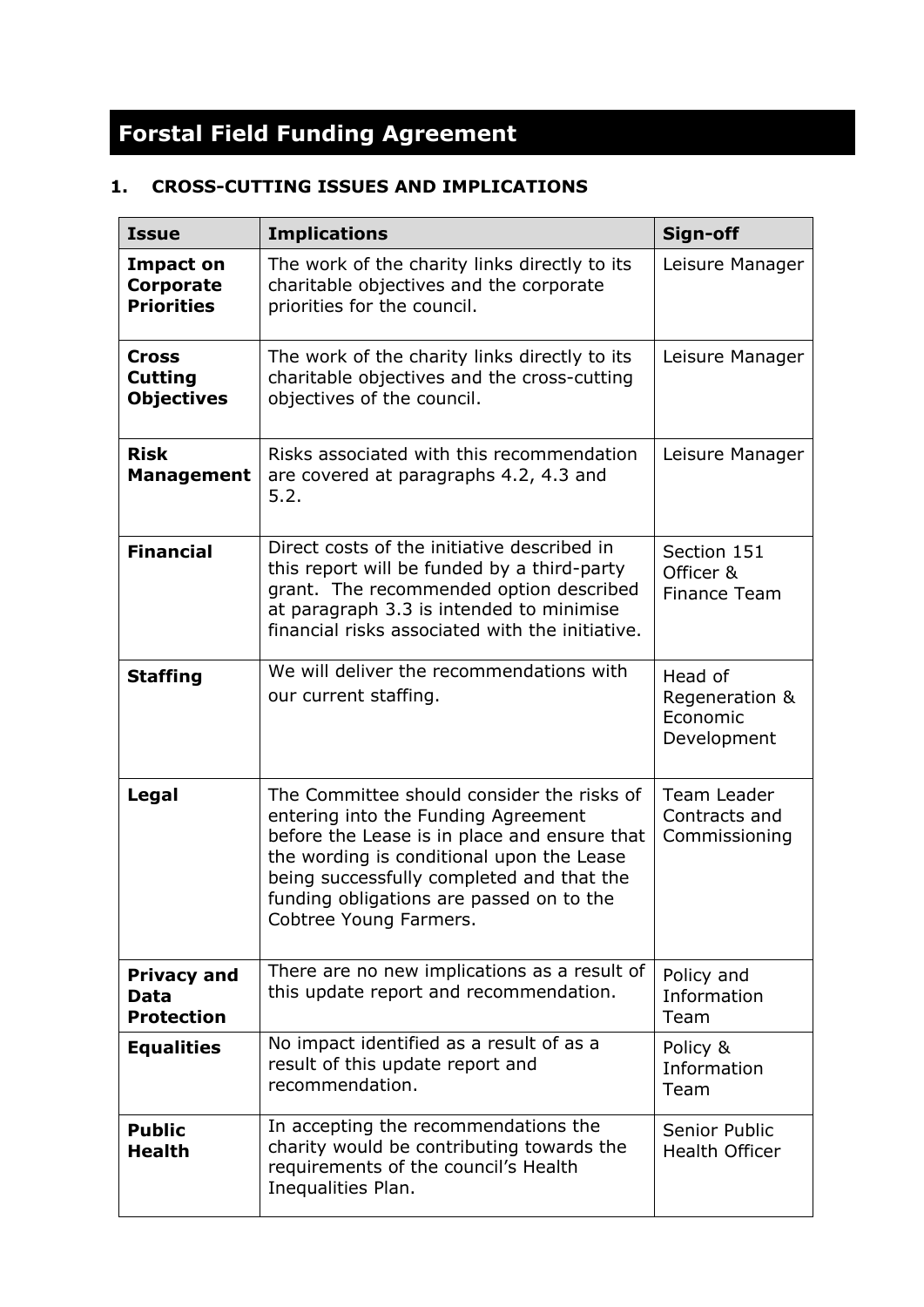| <b>Crime and</b><br><b>Disorder</b> | Crime and disorder implications are<br>managed day-to-day in line with council<br>procedures and policies                                                                                                                    | Leisure Manager                                    |
|-------------------------------------|------------------------------------------------------------------------------------------------------------------------------------------------------------------------------------------------------------------------------|----------------------------------------------------|
| <b>Procurement</b>                  | Officers have obtained approval from the<br>Director of Finance and Business<br>Improvement for the approval of<br>quotations previously submitted to the<br>Cobtree Young Farmers and authorised by<br>Kent County Council. | <b>Head of Service</b><br>& Section 151<br>Officer |

# **2. INTRODUCTION AND BACKGROUND**

- 1.1 At the Cobtree Manor Estate Charity Committee's meeting of 6 November 2019 it was resolved that "That subject to the issues associated with the existing short-term tenancy being resolved, a lease and management agreement be approved to enable the Cobtree Young Farmers Club to secure funding through a Heritage Lottery funded project and commence conservation grazing on part of Forstal Field."
- 1.2 Conversations to deliver this decision have been progressing between officers, the mentioned parties and Kent County Council, where the Heritage Lottery Old Chalk New Down Fund officers are hosted. They have included the Leisure Manager drafting a letter of support and an early access letter to demonstrate commitment and facilitate access on to the land for site visits and some preparatory works.
- 1.3 All parties are committed to delivering the project so that the many outcomes can be achieved at the Cobtree estate.
- 1.4 It became apparent that the complexities of the lease are going to delay the writing and signing of the lease to the Cobtree Young Farmers in time for the Old Chalk New Down Fund's funding deadline, which is at the end of March.
- 1.5 This lease is required because the Cobtree Young Farmers, to be in receipt of the grant funding, need to have a minimum of a 10-year lease for Forstal Field. Without a lease agreement in place the project cannot go ahead.
- 1.6 Through further discussions it has been agreed that Cobtree Manor Estate Charity, with charity status of its own, is a suitable funding applicant. Cobtree Manor Estate Charity also has secure tenure covering at least the next 10 years so it is ideally placed to be in receipt of the funding. It is an eligible applicant and can guarantee security of tenure.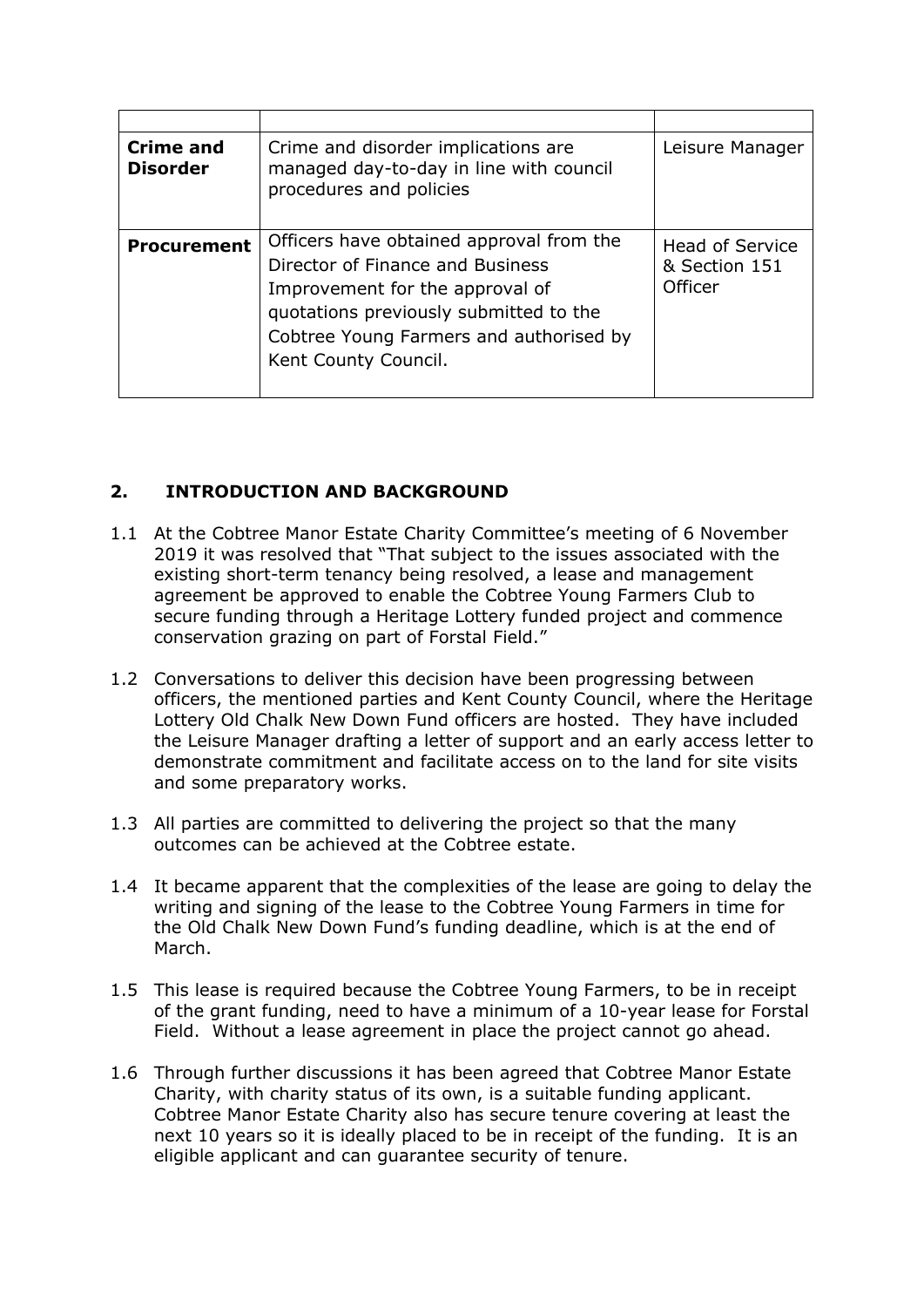1.7 Officers have been discussing the possibility of being the lead applicant for this Old Chalk New Down funding with the project manager and other Maidstone Borough Council colleagues.

#### **Procurement**

- 1.8 Were Cobtree Manor Estate Charity to become the lead applicant the capital works to be undertaken with the Old Chalk New Downs funds would need to adhere to Maidstone Borough Council's procurement rules. The Leisure Manager has confirmed that the project's preferred contractors will honour the prices quoted to Cobtree Young Farmers if Cobtree Manor Estate Charity becomes the lead applicant.
- 1.9 The Director of Finance and Business Improvement has signed the necessary paperwork confirming that this is an acceptable course of action, should committee accept the recommendation of this report and agree to this course of action.

## **Property and Legal**

- 1.10 With the news that the procurement process had been agreed the Old Chalk New Down project manager has sent an updated funding agreement to the Leisure Manager and Cobtree Park Manager.
- 1.11 This funding agreement is a standard document and does not reflect this particular project and situation. The Leisure Manager has agreed with Kent County Council that the funding agreement can be amended and tailored to this specific situation. Cobtree Manor Estate Charity should seek to sign a funding agreement that references the Cobtree Young Farmers and makes the spending of the funding conditional on the lease to Cobtree Young Farmers being in place at the time of spending. Cobtree Manor Estate Charity will pass on all funding obligations to Cobtree Young Farmers through the lease of Forstal Field.

## **3. AVAILABLE OPTIONS**

#### 3.1 **Do nothing**

Committee can choose not to accept this recommendation and wait for Mid-Kent Legal to finalise the lease agreement to Cobtree Young Farmers which will enable Cobtree Young Farmers to subsequently apply for funding. The lease will not be drafted in time to meet the funding deadline and the project will not go ahead as a result. **For that reason this option is not preferred**

3.2 **Become the lead funding applicant, sign the funding agreement in its current form and secure this funding before the deadline** This option will guarantee the Cobtree Young Farmers receive the Old Chalk New Down funding immediately so that the project can be completed, however it will place increased risks on to the Cobtree Manor Estate Charity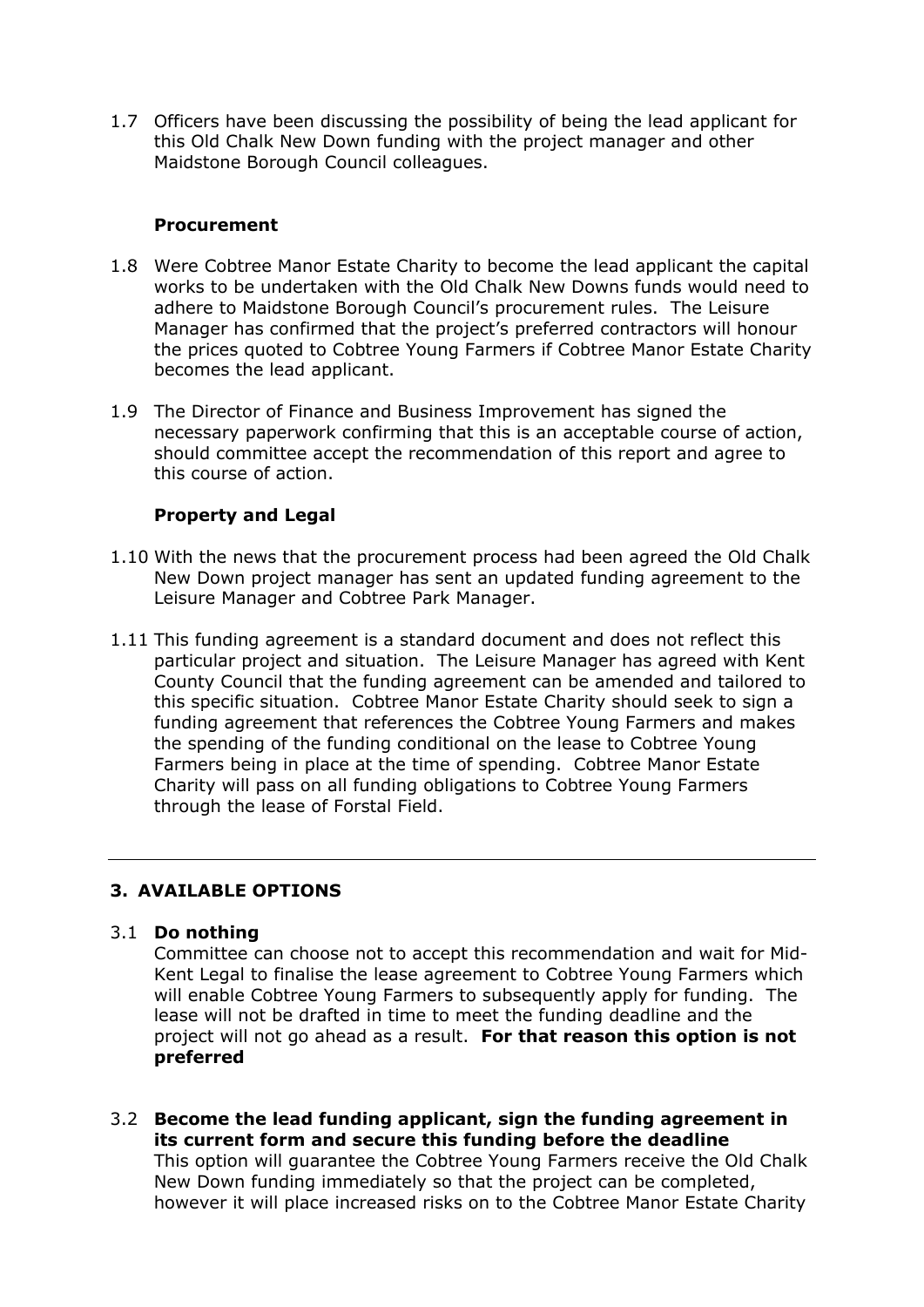and could leave the charity vulnerable to future obligations and claims. Such claims would arise from the Cobtree Young Farmers failing to complete their lease for Forstal Field, which would leave Cobtree Manor Estate Charity Committee with a field it was duty bound to graze or with a claim from Kent County Council to reimburse the full amount of funding for non-fulfilment of the funding agreement. **This option is not preferred.**

#### 3.3 **Become the lead funding applicant and sign an updated version of the funding agreement which makes the spending of the project grant money contingent on a lease to the Cobtree Young Farmers being in place at a later date.**

Cobtree Manor Estate Charity will commit to providing security of tenure and be the recipient of the grant funding. Through the leasing of Forstal Field Cobtree Manor Estate Charity can pass security of tenure and the applicable funding obligations on to Cobtree Young Farmers. This option will enable the project to obtain the funding before the end of March deadline while placing no long-term land management responsibilities and accountabilities on to the Cobtree Manor Estate Charity. Those obligations will be passed on to Cobtree Young Farmers as part of the lease for Forstal Field. **This is the recommended option.**

# **4. PREFERRED OPTION AND REASONS FOR RECOMMENDATIONS**

- 4.1 The preferred option is for Cobtree Manor Estate Charity to enter into a funding agreement with Kent County Council so that the conservation grazing project can be facilitated while the Cobtree Manor Estate's position as a supportive landlord is recognised and protected.
- 4.2 Once in receipt of the grant, Cobtree Manor Estate Charity can lease the field to Cobtree Young Farmers and covenant Cobtree Young Farmers with all future funding obligations. Upon the lease being signed by Cobtree Young Farmers, Cobtree Manor Estate Charity can commission the work in the field to be done, which is in line with the contractor's provisional timetable.
- 4.3 The Head of Regeneration and Economic Development can be given delegated authority to enter into the funding agreement on behalf of the Cobtree Manor Estate Charity when all funding obligations are mitigated and the charity has adequate protections from future obligations or claims.

## **5. RISK**

5.1 In its current form the funding agreement poses a risk with a score of 12. This is a red risk and it could have major consequences. This would be unacceptable to Cobtree Manor Estate Charity. By signing a tailored funding agreement and subsequently passing all funding obligations and land management obligations on to the Cobtree Young Farmers the risk